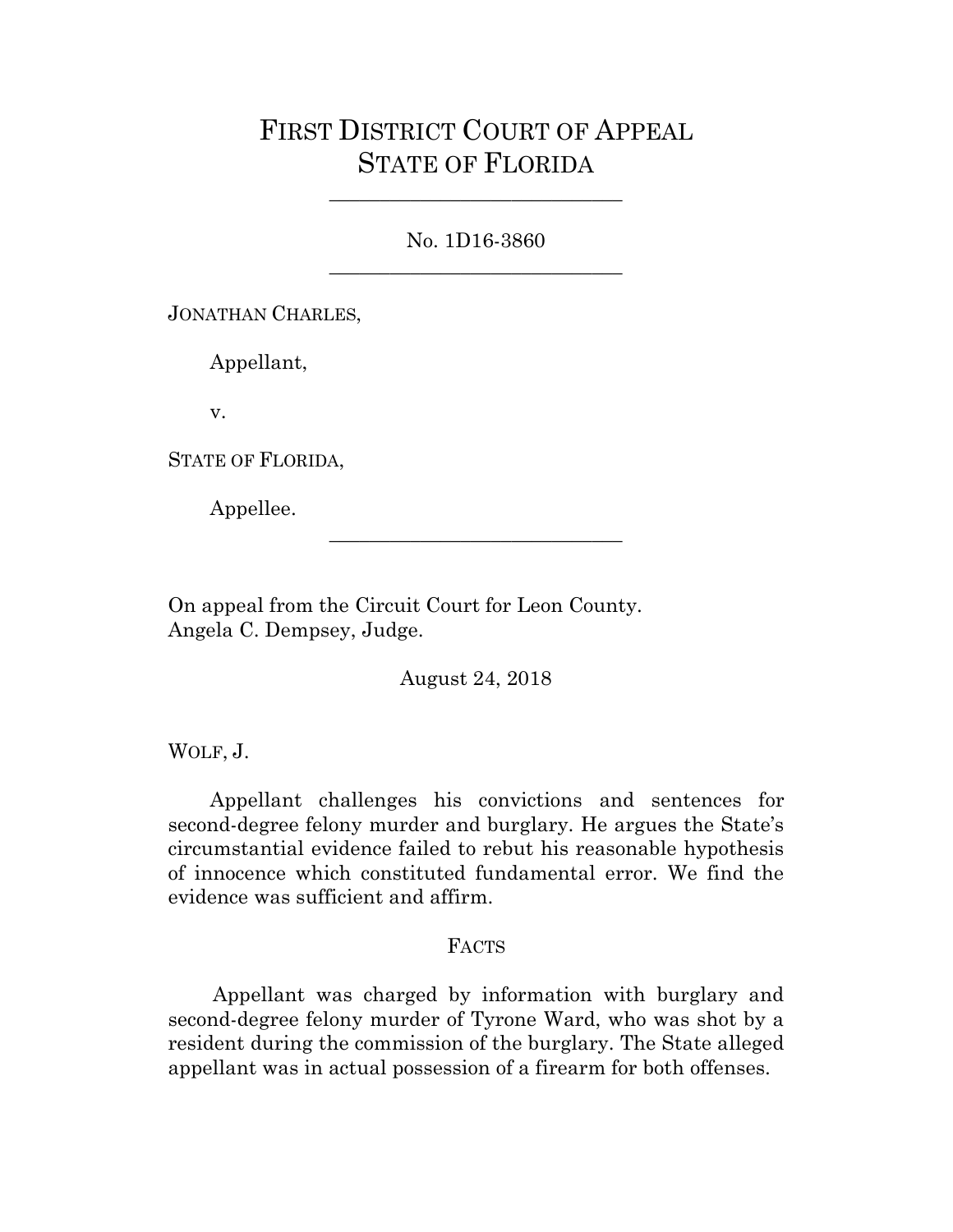At trial, the State presented evidence that appellant and Tyrone Ward broke into an occupied apartment. A neighbor testified she saw two men working together to kick down her neighbors' front door. They had a black bag at their feet. One of the residents of that apartment hid in his en suite bathroom while his front door was being kicked down. The resident heard someone kick in his bedroom door and search his room. The intruder then opened the bathroom door where the resident was hiding, and the resident shot and killed the intruder. The resident exited his bedroom and saw a second intruder standing on the other side of the apartment. The resident fired a shot in his direction to "hold him back" while the resident fled. He did not see a firearm in either man's hand.

A second resident saw one of the intruders run down the back steps and flee in a red SUV, holding his shoulder. He took a picture of the SUV. Police stopped a vehicle matching the one photographed by the victim. A female was driving. There was blood in the driver's seat and a receipt from Walmart for painkillers. Appellant was later arrested at the home of a second woman. He was taken to the hospital for a shoulder injury, photos of which were submitted to the jury.

At the victims' apartment, police found a black bag in the foyer containing a gun, duct tape, two cell phones, and identification belonging to Ward. The residents stated the bag and gun did not belong to them.

Officers searched appellant and Ward's cell phones. Directly prior to the incident, Ward texted an unknown number and stated, "I need a ride south side for this lick." An officer testified a "lick" is a robbery, and the incident took place on the south side of town. Ward then texted appellant and asked, "you got the other stick." Appellant responded, "SMH [shaking my head]. Nah. Look like we don't need it." An officer testified a "stick" is a firearm. Ward replied, "okay OMW [on my way]." Appellant then texted, "am finnin try go get one."

Officers testified that location data placed appellant's phone near the victims' apartment at the time of the incident. Then, his phone traveled to the vicinity of the address of the woman who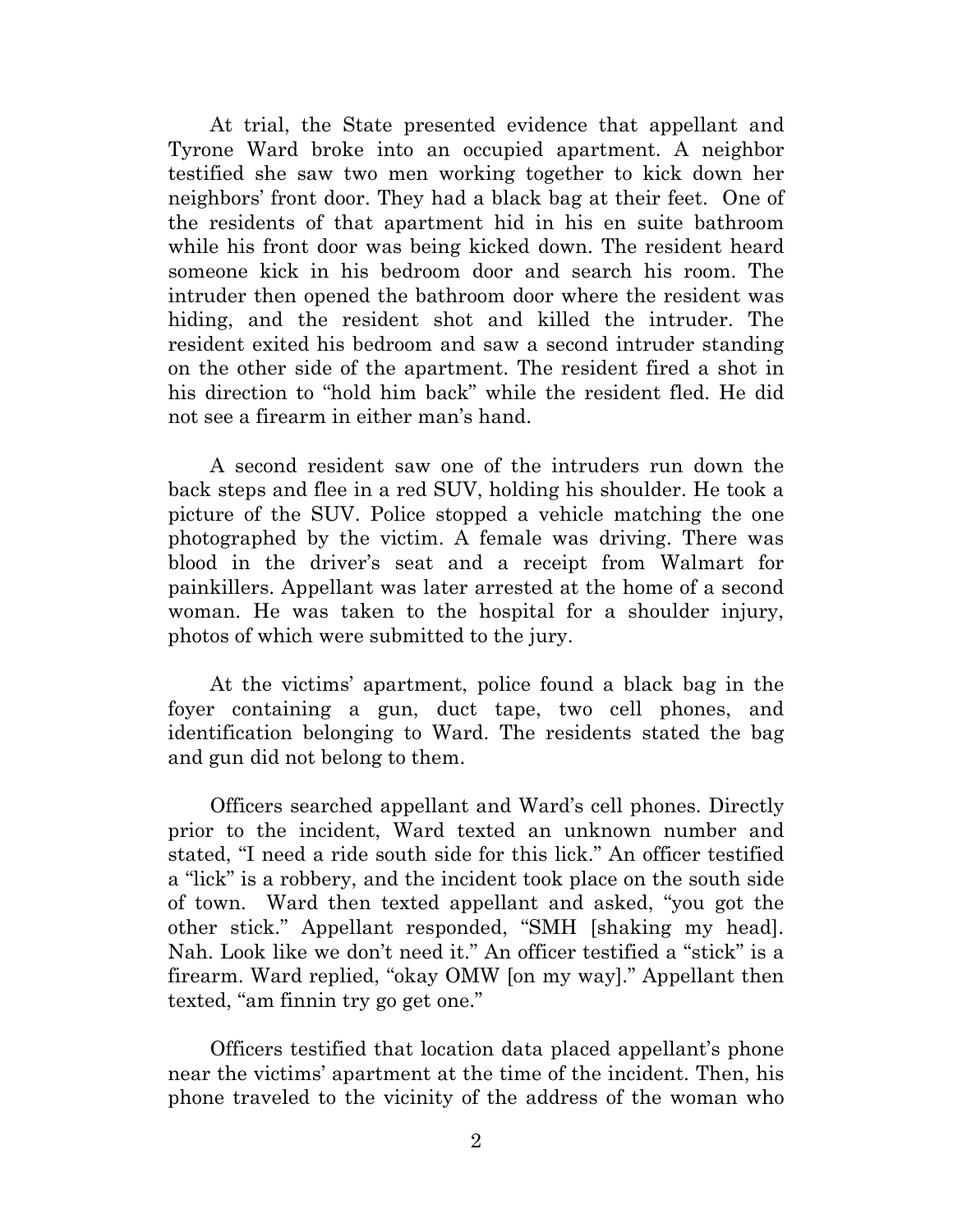owned the red SUV with blood in the driver's seat. It then traveled to the area of Walmart at the same time reflected on the receipt for pain killers. Finally, it traveled to the apartment where appellant was later arrested.

Appellant's counsel moved for judgment of acquittal, arguing that while the State "may have evidence to go forth with a burglary or . . . second degree murder" charge, there was no evidence that appellant was in actual possession of a firearm. The court denied the motion.

The jury found appellant guilty as charged of second-degree felony murder and burglary but found he was not in actual possession of a firearm. The court sentenced appellant to concurrent terms of 35 years in prison for each offense. This timely appeal follows.

## ANALYSIS

"This Court reviews a defendant's unpreserved claim that a trial court committed fundamental error *de novo*." *Croom v. State*, 36 So. 3d 707, 709 (Fla. 1st DCA 2010).

Appellant argues the evidence was insufficient to prove either burglary or second-degree felony murder. He concedes that circumstantial evidence placed him in the victims' apartment, where he was shot and then fled. However, he argues mere knowledge that an offense is being committed and mere presence at the scene of the crime is insufficient to establish participation in the offense. He asserts there is no direct evidence that he had prior knowledge of or intent to commit the burglary and murder along with Ward, and the State's circumstantial evidence that he was in the apartment did not rebut his reasonable hypothesis of innocence that he merely gave Ward a ride. He concedes he failed to preserve this argument but asserts his convictions are fundamental error because the evidence did not prove that he committed the charged offenses. This argument fails for several reasons.

First, appellant cannot raise for the first time on appeal an argument that the special circumstantial evidence standard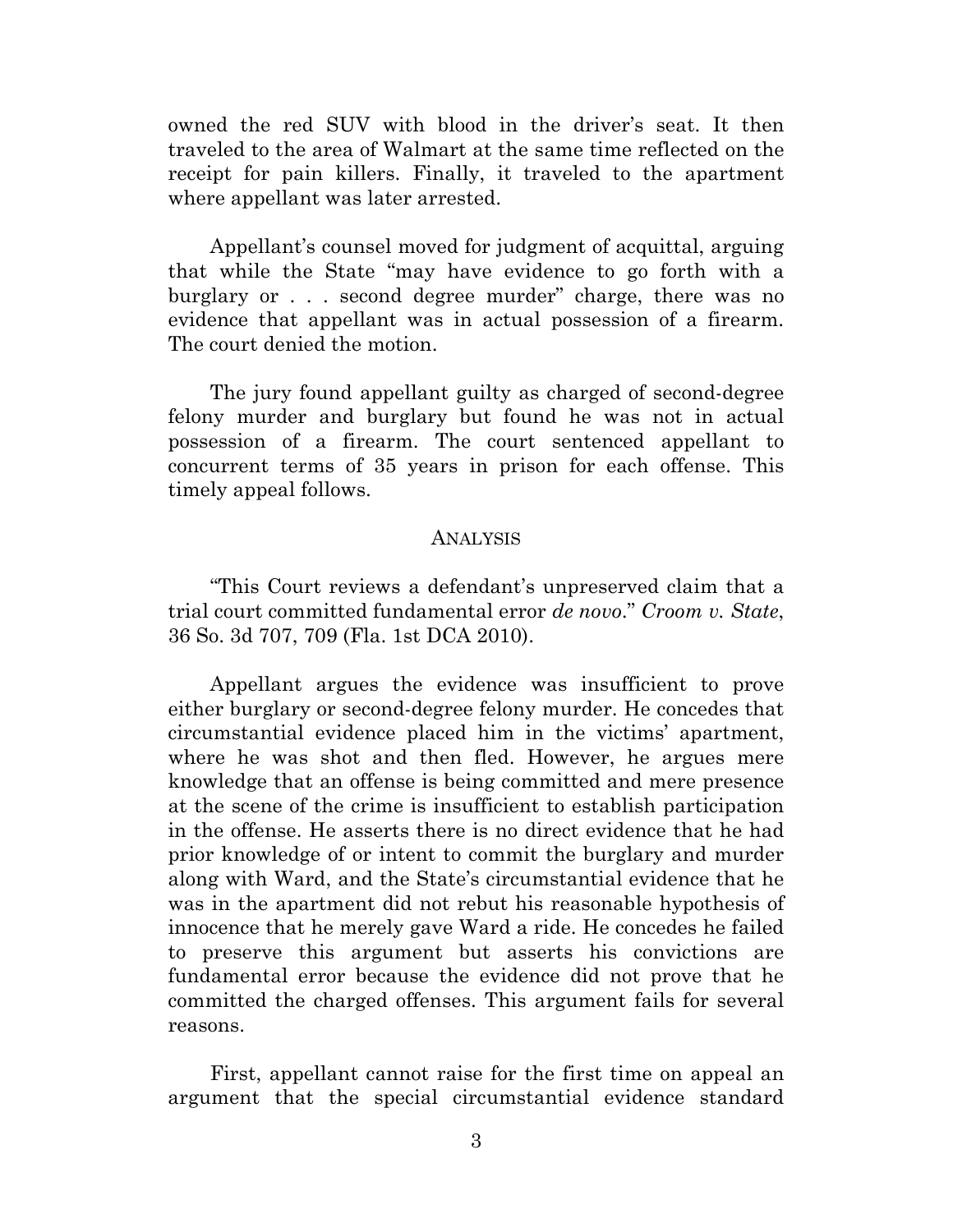applies. "A special standard of review of the sufficiency of the evidence applies where a conviction is wholly based on circumstantial evidence. Where the only proof of guilt is circumstantial, no matter how strongly the evidence may suggest guilt, a conviction cannot be sustained unless the evidence is inconsistent with any reasonable hypothesis of innocence." *State v. Law*, 559 So. 2d 187, 188 (Fla. 1989) (internal citations omitted). However, "[t]he state is not required to 'rebut conclusively every possible variation' of events which could be inferred from the evidence, but only to introduce competent evidence which is inconsistent with the defendant's theory of events." *Id.* (quoting *State v. Allen*, 335 So. 2d 823, 826 (Fla. 1976)).

This court held that where counsel makes a mere boilerplate motion for judgment of acquittal, "the issue of whether the State presented evidence inconsistent with Appellant's version of events was not preserved because counsel did not argue that this was a wholly circumstantial evidence case, thus triggering the special standard of review under which the trial court would have been required to rule on the motion. Nor did counsel outline a theory of defense and argue that the circumstantial evidence was consistent, rather than inconsistent, with that theory." *Newsome v. State*, 199 So. 3d 510, 513 (Fla. 1st DCA 2016).

Here, as in *Newsome*, appellant's counsel failed to preserve a claim that the evidence was wholly circumstantial, and thus the special standard of review for circumstantial evidence claims was not triggered. Instead, in moving for judgment of acquittal, counsel conceded the State "may have evidence to go forth with a burglary . . . or second degree [felony] murder" charge, and challenged only the sufficiency of the evidence that appellant was in actual possession of a firearm. Thus, appellant's challenge to the sufficiency of the evidence for the burglary and second-degree murder charges is reviewable only for fundamental error.

Insufficient evidence constitutes fundamental error only where the State failed to prove that the defendant "committed *any* crime." *Monroe v. State*, 191 So. 3d 395, 401 (Fla. 2016). Here, there was sufficient evidence that appellant committed a crime. Appellant concedes circumstantial evidence placed him in